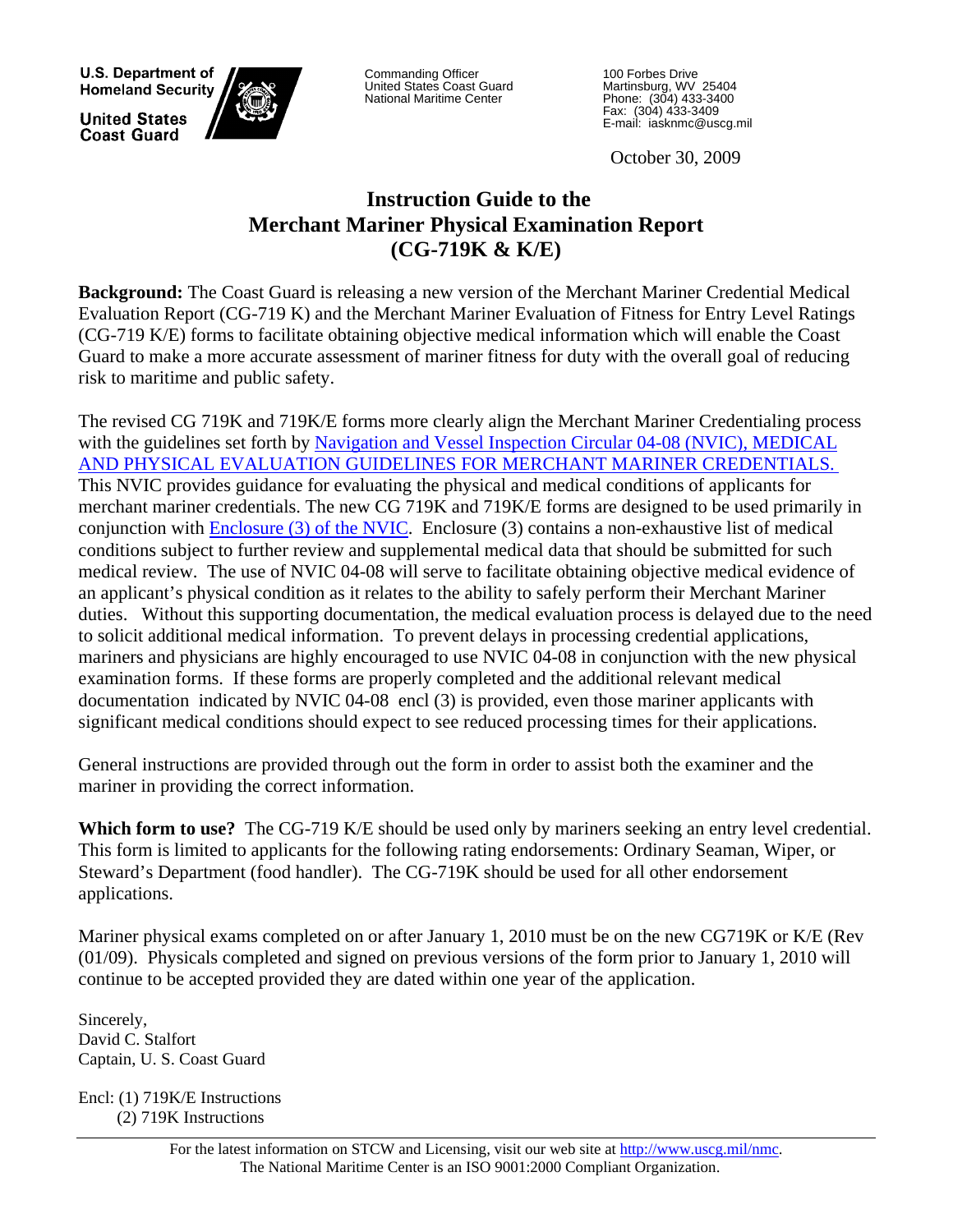# **719K/E Instructions**

**Section I and II** should be filled in entirely. The examiner should fill in weight and body mass index. The BMI calculation is discussed on the Centers for Disease Control and Prevention website and may be calculated based on height and weight. A useful link to an adult BMI calculator can be found at: [http://www.cdc.gov/nccdphp/dnpa/bmi/adult\\_BMI/about\\_adult\\_BMI.htm](http://www.cdc.gov/nccdphp/dnpa/bmi/adult_BMI/about_adult_BMI.htm)

**Section III** Physical Ability Certification must be completed:

- 1. Credential applicants should be physically able to perform assigned shipboard functions and meet the physical demands that would reasonably arise during an emergency response. As used in this context, an *"emergency response"* refers to emergency evolutions such as abandon ship and firefighting, and the basic procedures to be followed by each mariner.
- 2. If the examining medical practitioner doubts the applicant's ability to meet the guidelines contained within this table, and for all applicants with a Body Mass Index (BMI) of 40.0 or higher, the practitioner should require that the applicant demonstrate the ability to meet the guidelines. This does not mean, for example, that the applicant must actually don an exposure suit, pull an uncharged 1.5 inch diameter 50' fire hose with nozzle to full extension, or lift a charged 1.5 inch diameter fire hose to fire fighting position. Rather, the medical practitioner may utilize alternative measures to satisfy himself or herself that the applicant possesses the ability to meet the guidelines in the third column. A description of the methods utilized by the medical practitioner should be reported on the CG-719K/E as appropriate. All demonstrations of ability should be performed by the applicant without assistance. Any prosthesis normally worn by the applicant and other aid devices such as prescription glasses may be used by the applicant in all practical demonstrations except when the use of such would prevent the proper wearing of mandated personal protective equipment (PPE).

The examiner must check the box certifying whether the mariner does or does not have the physical strength, agility, and flexibility to perform the listed tasks. The examiner should check the "**Competent"** box if the applicant is able to complete all Physical Ability tests satisfactorily, or there are no physical impairments that would preclude such completion.

The examiner should check the **"Not Competent"** box if any one of the listed items was not completed satisfactorily. If the applicant is unable to perform any of the following functions, the examiner should provide information on the degree or the severity of the applicant's inability to meet the standards.

The examiner should check **"Needing Further Review"** in the event that the Physical Ability cannot be assessed (e.g. equipment or opportunity to complete equivalent tasks not available).

The examiner must provide their name, office address, License Number, telephone numbers, and signature with date.

**Section IV:** The applicant must sign and date Section IV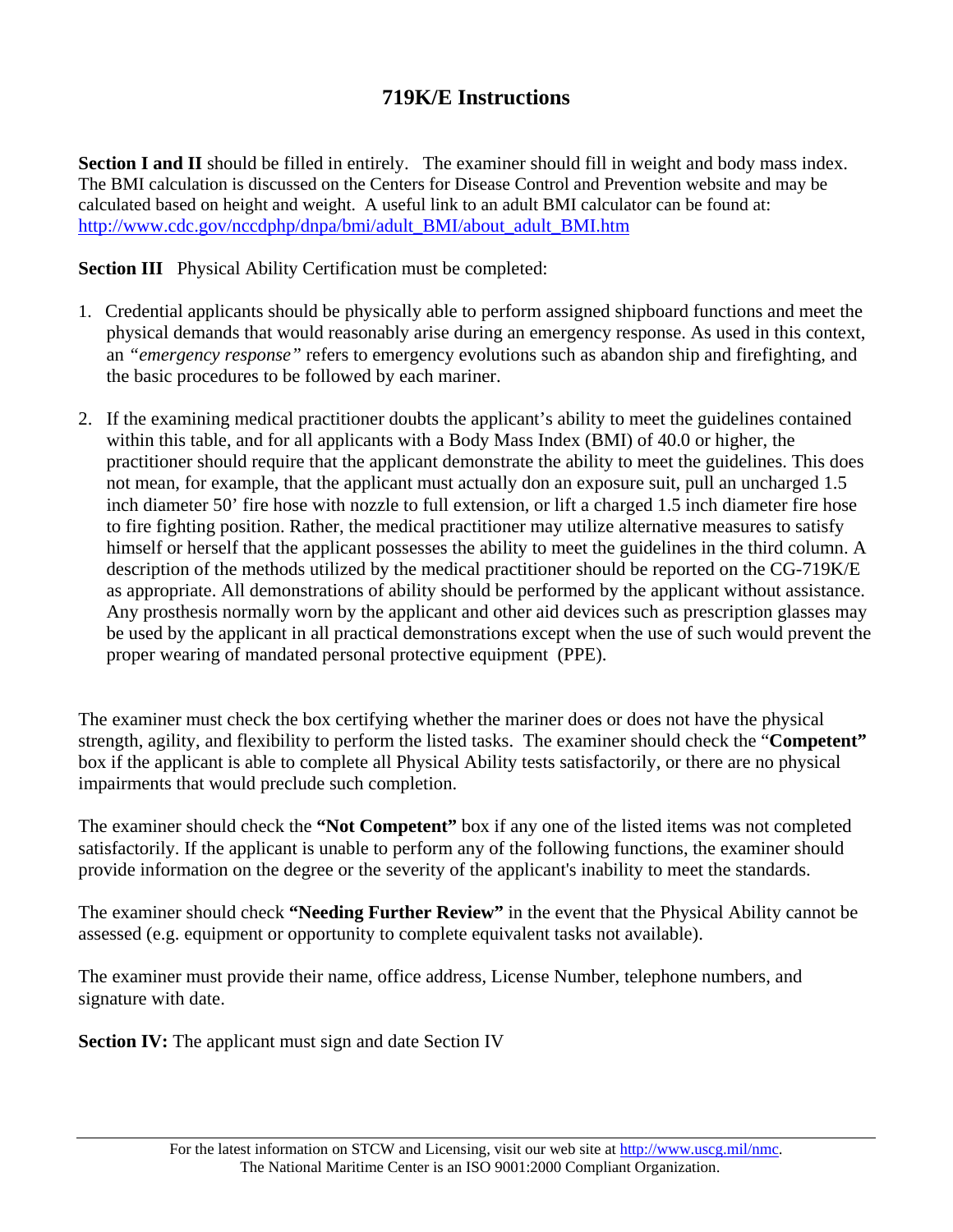# **719K Instructions**

**Pages 1-2:** Provide general instructions for both the applicant and the medical practitioner completing this form. The applicant must print their name and date of birth on the bottom of each page of the CG 719K.

#### **Page 3:**

.

**Section I – Applicant Information:** The applicant must complete **Section I** entirely, including their signature. An Alien Registration Number may be entered in lieu of a Social Security Number. It is recommended that mariners provide good telephone contact information (home, work, cell) as our medical evaluators may be able to resolve simple issues over the phone.

**Section II - Release:** Completion of **Section II** is voluntary. Mariners may be able to avoid potential delays in the medical evaluation process by authorizing their verifying medical practitioner to release or discuss pertinent information directly with the Coast Guard Mariners wishing to authorize release need to print their name, sign and date this section.

#### **Page 4**

**Section III - Medications:** The applicant must either check "NONE" if not taking any medications or provide the names of the medications, dosage, and the reason the medication has been prescribed for medications used within 30 days prior to the date of the 719K, or medications used for a period of 30 or more days within the last 90 days prior to the date of the 719K. The (VMP) should review the list of medications for accuracy. See the example below.

| Page 4 of 9 of CG-719K Rev. 01-09                                                                                                                                                                                                                                                                                                                                                                                                                                                                                                                                                                                                                                                       |  |  |  |  |  |  |
|-----------------------------------------------------------------------------------------------------------------------------------------------------------------------------------------------------------------------------------------------------------------------------------------------------------------------------------------------------------------------------------------------------------------------------------------------------------------------------------------------------------------------------------------------------------------------------------------------------------------------------------------------------------------------------------------|--|--|--|--|--|--|
| Section III - Medications (must be completed by applicant and reviewed by verifying medical practitioner)                                                                                                                                                                                                                                                                                                                                                                                                                                                                                                                                                                               |  |  |  |  |  |  |
| Credential applicants who are required to complete a general medical exam are required to report all prescription<br>medications prescribed, filled or refilled and/or taken within 30 days prior to the date that the applicant signs the CG-<br>719K or approved equivalent form. In addition, all prescription medications, and all non-prescription (over-the-counter)<br>medications including dietary supplements and vitamins, that were used for a period of 30 or more days within the last<br>90 days prior to the date that the applicant signs the CG-719K or approved equivalent form, must also be reported.                                                              |  |  |  |  |  |  |
| The information reported by the applicant must be verified by the verifying medical practitioner or other qualified<br>medical practitioner to the satisfaction of the verifying medical practitioner to include the following two items.<br>Report all medications (prescription and non-prescription), dietary supplements, and vitamins.<br>1.<br>Include dosages of every substance reported on this form, as well as the condition for which each substance<br>2.<br>is taken.<br>Additional sheets may be added by the applicant and/or qualified medical practitioner if needed to complete this<br>section (include applicant name and date of birth on each additional sheet). |  |  |  |  |  |  |
| If none, check "NONE."                                                                                                                                                                                                                                                                                                                                                                                                                                                                                                                                                                                                                                                                  |  |  |  |  |  |  |
| <b>NONE</b>                                                                                                                                                                                                                                                                                                                                                                                                                                                                                                                                                                                                                                                                             |  |  |  |  |  |  |
| Lisinopril 10mg, one pill a day for high blood pressure                                                                                                                                                                                                                                                                                                                                                                                                                                                                                                                                                                                                                                 |  |  |  |  |  |  |
| Atenolol 50 mg; one pill a day for heart rate control and blood pressure                                                                                                                                                                                                                                                                                                                                                                                                                                                                                                                                                                                                                |  |  |  |  |  |  |
| Glucophage 500mg, 1 pill twice a day for my diabetes                                                                                                                                                                                                                                                                                                                                                                                                                                                                                                                                                                                                                                    |  |  |  |  |  |  |
| Aspirin 325 mg, one tab a day for blood thinning                                                                                                                                                                                                                                                                                                                                                                                                                                                                                                                                                                                                                                        |  |  |  |  |  |  |
| Colace 500 mg, one as needed for reqularity                                                                                                                                                                                                                                                                                                                                                                                                                                                                                                                                                                                                                                             |  |  |  |  |  |  |
| Multivitamin, one a day for dietary supplementation                                                                                                                                                                                                                                                                                                                                                                                                                                                                                                                                                                                                                                     |  |  |  |  |  |  |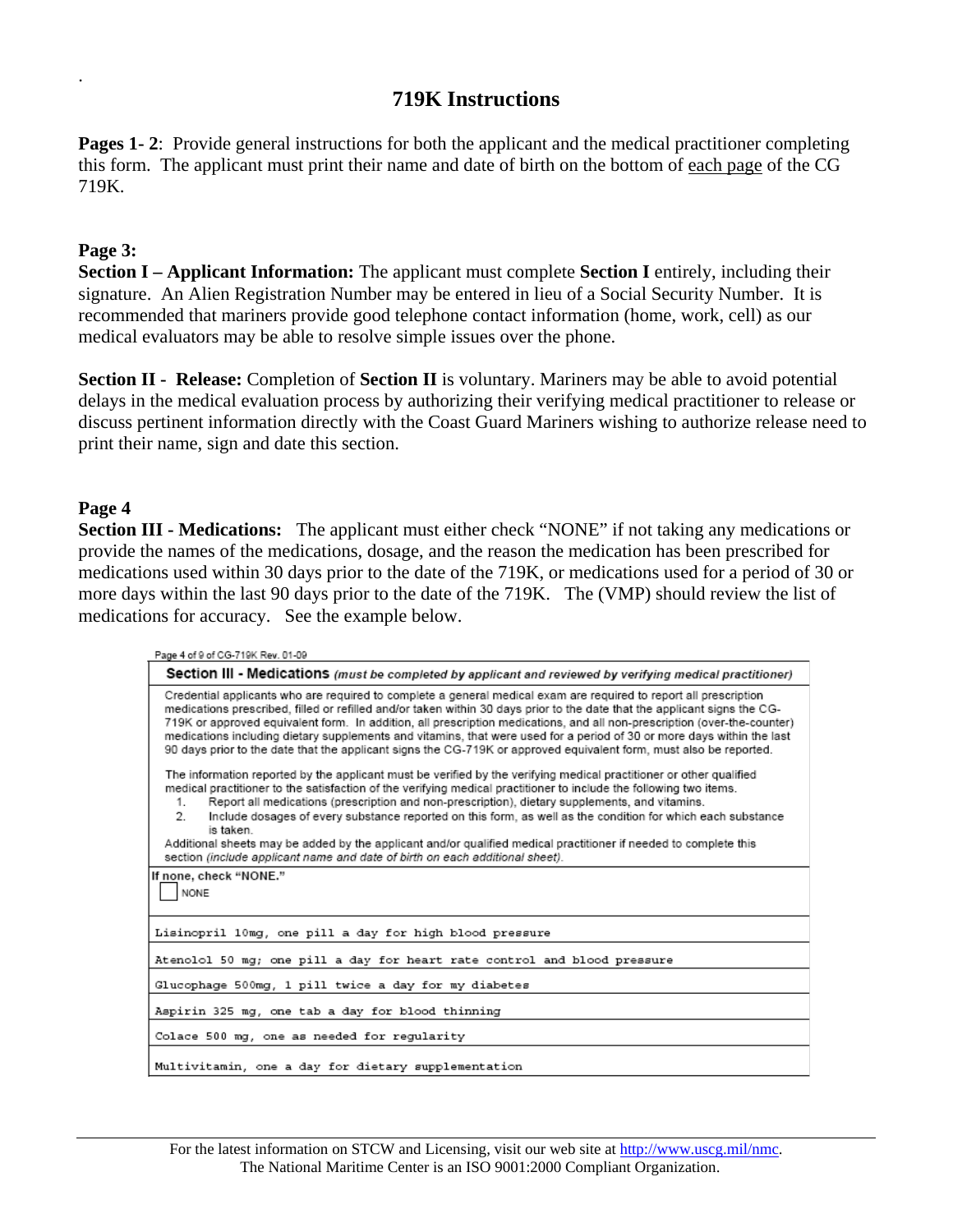## **Page 4 - 5**

#### **Section IV - Certification of Medical Conditions:**

The applicant must check all the medical conditions/diagnoses that apply. See the example below. The VMP should elaborate on the medical conditions checked by providing comments on 1) the identified condition, 2) list any limitations caused by the condition, 3) is the condition controlled, 4) approximate date of diagnosis, 5) prognosis, and 6) any additional information about the condition. Conditions of concern are those with the potential to cause sudden incapacitation, or have the potential to deteriorate significantly over the next 5 years. In general, medical conditions qualify for a waiver when the conditions are sufficiently controlled to mitigate risk to maritime and public safety. In order to determine whether or not a medical condition is controlled, objective documentation is required as outlined in NVIC 04-08 encl (3). For example, it is not sufficient to only indicate "CAD with MI and CABG in 2004, stable" Supporting objective medical documents would include a recent cardiology evaluation, recent report of GXT (Bruce protocol to at least 8.0 METS), a recent echocardiogram report to assess LVEF and perhaps the coronary catheterization and operative reports from 2004. Recent reports should be no more than 12 months old.

Not every condition listed on the 719K will be specifically referenced in the NVIC. Some conditions are more descriptive, rather than diagnostic. In these cases, an evaluation of the underlying cause of the condition should be obtained from a relevant specialist. For example, fainting spells or loss of consciousness (72) may require a cardiology, neurology or endocrine evaluation based upon the etiology of the symptoms. Any other condition not specifically referenced in the NVIC, the examiner should obtain an evaluation from the relevant medical specialist.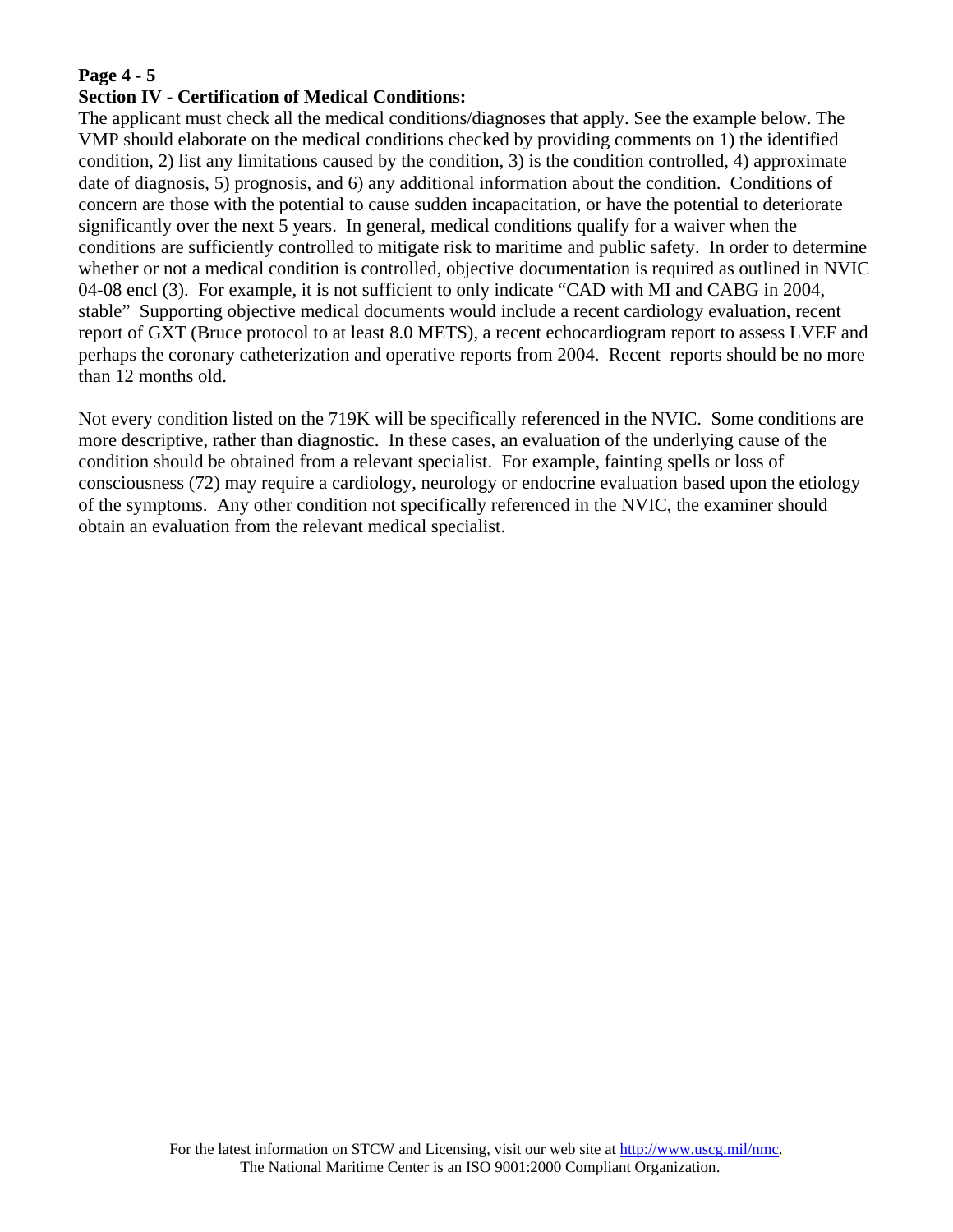| Page 5 of 9 of CG-719K Rev. 01-09 |                                                                                                                                                                  |    |                                                                               |     |     |    |                    |                                                                                  |
|-----------------------------------|------------------------------------------------------------------------------------------------------------------------------------------------------------------|----|-------------------------------------------------------------------------------|-----|-----|----|--------------------|----------------------------------------------------------------------------------|
| 1.                                | Identify the Condition                                                                                                                                           |    | 3.<br>Is Condition Controlled?                                                |     |     |    | 5.                 | Prognosis                                                                        |
| 2.                                | <b>List Any Limitations</b>                                                                                                                                      |    | 4.<br>Approximate Date of Diagnosis                                           |     |     |    | 6.                 | Additional Information                                                           |
|                                   | YES                                                                                                                                                              | NO |                                                                               |     | YES | NO |                    |                                                                                  |
| 1.                                | □                                                                                                                                                                | ×  |                                                                               | 45. | □   | K  |                    |                                                                                  |
| 2.                                | □                                                                                                                                                                |    | Ear surgery,                                                                  | 46. | □   |    | Kidney stones      | Protein/sugar/blood in urine                                                     |
| з.                                |                                                                                                                                                                  | ×  | Hearing loss, hearing aid                                                     | 47. |     | K  |                    |                                                                                  |
|                                   | □                                                                                                                                                                | ×  | impaired speech or stuttering                                                 |     | □   | □  |                    | Back surgery or injury                                                           |
| 4.                                | □                                                                                                                                                                | ×  | Deformities of face                                                           | 48. | □   | □  |                    | Ruptured/hernlated disc                                                          |
| 5.                                | □                                                                                                                                                                | ×  | Open tracheostomy                                                             | 49. | □   | □  |                    | Fractures requiring surgery                                                      |
| 6.                                | □                                                                                                                                                                | ×  | Poor vision                                                                   | 50. | □   | □  |                    | Limitation of any major joint                                                    |
| 7.                                | □                                                                                                                                                                | ×  | History of eye disease or injury                                              | 51. | □   | □  |                    | Bone or joint surgery                                                            |
| 8.                                | □                                                                                                                                                                | X  | History of eye surgery                                                        | 52. | □   | □  | Dislocated joint   |                                                                                  |
| 9.                                | □                                                                                                                                                                | ×  | Abnormal color vision                                                         | 53. | □   | □  |                    | Recurrent neck or back pain                                                      |
| 10.                               | □                                                                                                                                                                | ×  | Glaucoma                                                                      | 54. | □   | □  |                    | Swollen or painful joint                                                         |
| 11.                               | □                                                                                                                                                                | ×  | Asthma                                                                        | 55. | □   | □  |                    | Arthritis or bursitis                                                            |
| 12.                               | □                                                                                                                                                                | ×  | Emphysema or COPD                                                             | 56. | □   | □  |                    | Trick or locked knee                                                             |
| 13.                               | □                                                                                                                                                                | ×  | Collapsed lung/pneumothorax                                                   | 57. | □   | □  |                    | Amputation or prosthesis                                                         |
| 14.                               | x                                                                                                                                                                | □  | Irregular heart beat                                                          | 58. | □   | □  | Carpal tunnel      |                                                                                  |
| 15.                               | □                                                                                                                                                                | ×  | Heart murmur or valve replacement                                             | 59. | □   | □  |                    | Difficulty walking or climbing                                                   |
| 16.                               | □                                                                                                                                                                | ×  | Chest pain or angina                                                          | 60. | □   | □  |                    | Sciatica or nerve pain                                                           |
| 17.                               | □                                                                                                                                                                | ×  | Heart attack/ myocardial infarction                                           | 61. | □   | □  |                    | Other bone/joint disorder                                                        |
| 18.                               | □                                                                                                                                                                | ×  | Congestive heart failure                                                      | 62. | □   | K  |                    | Motion/sea sickness                                                              |
| 19.                               | □                                                                                                                                                                | ø  | Heart surgery/stent/angloplasty                                               | 63. | □   | K  |                    | impaired balance, or balance disorder or difficulty                              |
| 20.                               | □                                                                                                                                                                | ×  | Pacemaker or defibriliator                                                    | 64. | □   | K  |                    | Vertigo or dizziness                                                             |
| 21.                               | □                                                                                                                                                                | ×  | Any other heart condition                                                     | 65. | □   | ĸ  |                    | Numbness or paralysis                                                            |
| 22.                               | ×                                                                                                                                                                | □  | High blood pressure/hypertension                                              | 66. | □   | K  |                    | Head injury or skull fracture                                                    |
| 23.                               | □                                                                                                                                                                | ×  | Aneurysm or blockages                                                         | 67. | □   | ĸ  |                    | Seizures or epilepsy                                                             |
| 24.                               | □                                                                                                                                                                | ×  | Pulmonary embolus or blood clots                                              | 68. | □   | ĸ  |                    | Recurrent headaches                                                              |
| 25.                               | □                                                                                                                                                                | ×  | Gastrointestinal bleeding or ulcers                                           | 69. | □   | K  | Narcolepsy         |                                                                                  |
| 26.                               | □                                                                                                                                                                | ×  | Crohn's disease or ulcerative colitis                                         | 70. | □   | K  | Sleep apnea        |                                                                                  |
| 27.                               | □                                                                                                                                                                | x  | Hepatitis or jaundice                                                         | 71. | □   | K  | Restless leg       |                                                                                  |
| 28.                               | □                                                                                                                                                                | x  | Gallbladder problems or stones                                                | 72. | □   | K  |                    | Fainting spells or loss of consciousness                                         |
| 29.                               | □                                                                                                                                                                | ×  | Intestinal surgery                                                            | 73. | □   | K  | Stroke or TIA      |                                                                                  |
| 30.                               | □                                                                                                                                                                | ×  | Any form of cancer                                                            | 74. | □   | K  | Brain tumor        |                                                                                  |
| 31.                               | □                                                                                                                                                                | ×  | Anemia                                                                        | 75. | □   | ĸ  |                    | Other brain or nerve disease                                                     |
| 32.                               | □                                                                                                                                                                | ×  | Hemophilla or polycythemia                                                    | 76. | □   | ĸ  |                    | ADD, ADHD, or bipolar                                                            |
| 33.                               | □                                                                                                                                                                | ×  | Any other blood disorders                                                     | 77. | □   | ĸ  | Depression         |                                                                                  |
| 34.                               | ◻                                                                                                                                                                | X  | Thyroid disease                                                               | 78. | □   | K  |                    | History of suicide attempt                                                       |
| 35.                               | ×                                                                                                                                                                | □  | <b>Diabetes</b>                                                               | 79. | □   | ×  | Schizophrenia      |                                                                                  |
| 36.                               | □                                                                                                                                                                | ×  | HIV or AIDS                                                                   | 80. | □   | K  | Anxiety            |                                                                                  |
| 37.                               | □                                                                                                                                                                | ×  | Lymphoma or leukemia                                                          | 81. | □   | x  |                    | Alcohol or substance abuse                                                       |
| 38.                               | □                                                                                                                                                                | ×  | Tuberculosis                                                                  | 82. | □   | K  |                    | Loss of memory or amnesia                                                        |
| 39.                               | □                                                                                                                                                                | ×  | Neurofibromatosis                                                             | 83. | □   | ĸ  |                    | Other psychiatric disease or counseling                                          |
| 40.                               | □                                                                                                                                                                | ×  | Skin tumors or cancer                                                         | 84. | □   | K  | Sleepwalking       |                                                                                  |
| 41.                               | □                                                                                                                                                                | ×  | Scieroderma                                                                   | 85. | □   | K  |                    | Bedwetting since age 12                                                          |
| 42.                               | □                                                                                                                                                                | ×  | Lupus                                                                         | 86. | □   | ĸ  | Sex change         |                                                                                  |
| 43.                               | □                                                                                                                                                                | ×  | Kidney transplant or dialysis                                                 | 87. | □   | ĸ  | Allergic reactions |                                                                                  |
| 44.                               | □                                                                                                                                                                | ×  | Kidney disease or cancer                                                      | 88. | х   | □  |                    | Any other disease, surgery or hospitalization                                    |
|                                   |                                                                                                                                                                  |    |                                                                               |     |     |    |                    |                                                                                  |
| Condition #                       | Comment                                                                                                                                                          |    |                                                                               |     |     |    |                    |                                                                                  |
|                                   |                                                                                                                                                                  |    |                                                                               |     |     |    |                    |                                                                                  |
|                                   |                                                                                                                                                                  |    | #14 Chronic A-fib;diagnosed 2004;asymptomatic;controlled ventricular rate; Rx |     |     |    |                    |                                                                                  |
|                                   |                                                                                                                                                                  |    |                                                                               |     |     |    |                    | Coumadin; INR therapeutic;great prognosis;see cardiology consult ETT(Bruce)& EKG |
|                                   |                                                                                                                                                                  |    |                                                                               |     |     |    |                    |                                                                                  |
|                                   | #22 Diagnosed HTN '04, controlled w/Lisinopril, no impairing side effects, no<br>limitations; good prognosi                                                      |    |                                                                               |     |     |    |                    |                                                                                  |
|                                   | #35 DMII dx '01, controlled w/ oral meds, excellent prognosis, no limitations, no<br>diabetic complications; opthalmology and PCM evals and lab studies attached |    |                                                                               |     |     |    |                    |                                                                                  |
|                                   | (2 HqBA1c and FBS)                                                                                                                                               |    |                                                                               |     |     |    |                    |                                                                                  |
|                                   |                                                                                                                                                                  |    |                                                                               |     |     |    |                    |                                                                                  |
|                                   | #88 Gunshot wound RLE '94, no limitations, fully healed, no sequeale, no meds,<br>great prognosis.                                                               |    |                                                                               |     |     |    |                    |                                                                                  |
|                                   |                                                                                                                                                                  |    |                                                                               |     |     |    |                    |                                                                                  |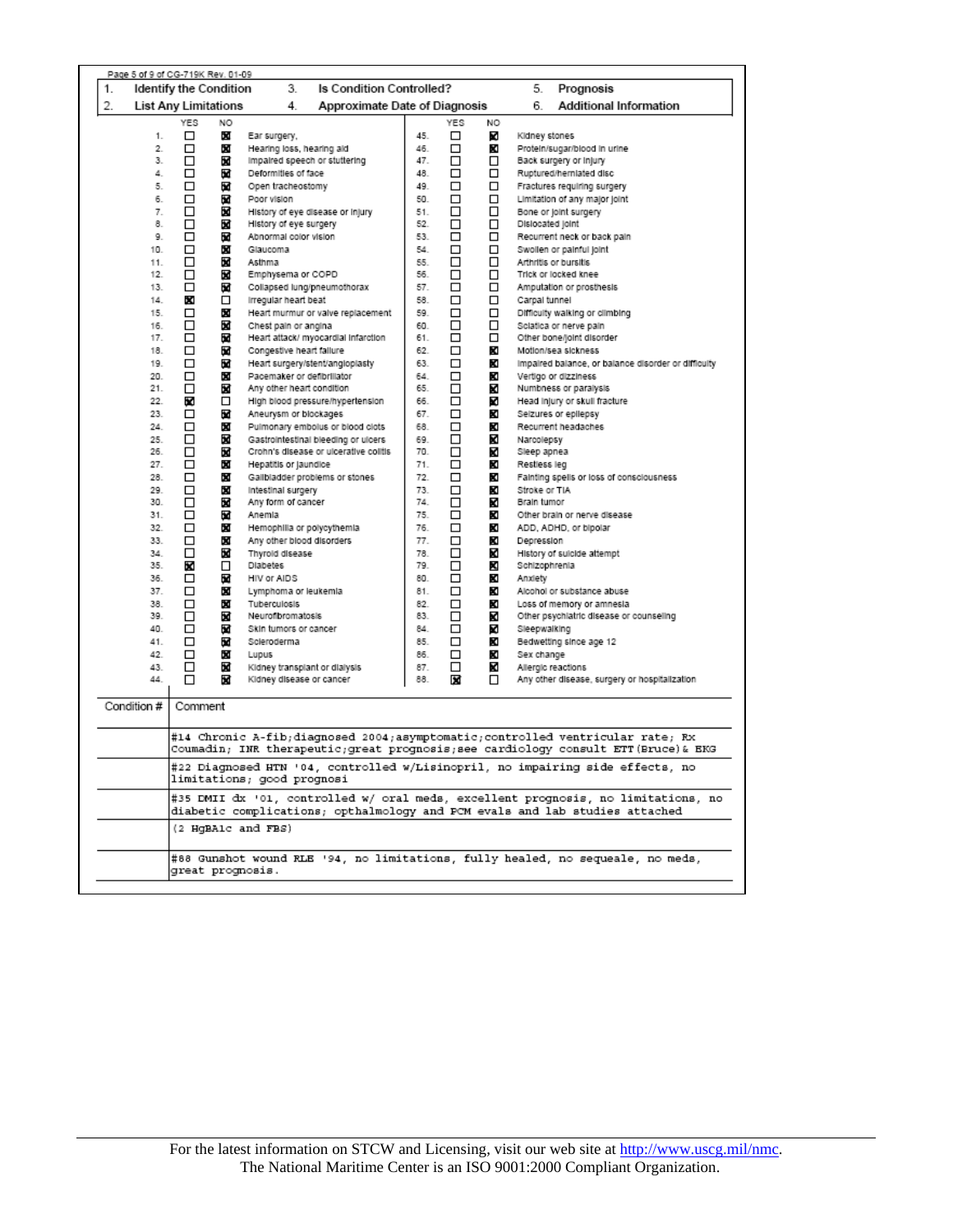#### **Page 6 Section V(a) - Visual Acuity:**

The VMP must complete the mariner's Visual Acuity. If any block is marked "Abnormal", information should accompany the CG 719K to explain. For applicants using corrective lenses, the VMP must include both uncorrected and corrected distant vision testing. Current deck standards require an applicant to have correctable vision to at least 20/40 in one eye and uncorrected vision of at least 20/200 in the same eye. Current engineering, radio operator, tankerman and MODU standards require an applicant to have correctable vision of at least 20/50 in one eye and uncorrected vision of at least 20/200 in the same eye. See NVIC 04-08 encl (5) for further guidance.

## **Section V(b) - Color vision:**

Current regulations require all applicants to submit the results of color vision testing. The color vision test performed should be selected from the list provided, and the 719K must be checked *normal* or *abnormal*. If any block is checked "Abnormal", information must accompany the CG 719K to explain. Any alternative test must be approved by the USCG prior to sending the examination report. The use of unapproved alternative testing will likely cause delays in the medical evaluation process. The use of color sensing lenses is prohibited. See NVIC 04-08 encl (5) for further guidance.

# **Section VI: - Hearing:**

It is not necessary to submit an audiogram for an applicant with normal hearing.

If hearing is abnormal, the applicant must submit the results of audiogram testing to include functional speech discrimination at 55dB. The frequency responses for each ear are averaged to determine the measure of an applicant's hearing ability. Current regulations have changed the hearing standard from 30dB average at 500 Hz, 1000Hz, 2000Hz and 3000Hz to 20dB in each ear. See NVIC 04-08 encl (5) for further guidance.

## **Pages 7 and 8**

## **Section VII (a) - Physical information**

The VMP should complete all items. The BMI calculation is discussed on the Centers for Disease Control and Prevention website and may be calculated based on height and weight. A useful link to an adult BMI calculator can be found at: [http://www.cdc.gov/nccdphp/dnpa/bmi/adult\\_BMI/about\\_adult\\_BMI.htm](http://www.cdc.gov/nccdphp/dnpa/bmi/adult_BMI/about_adult_BMI.htm)

# **Section VII (b) - Physical Exam**

This section is to be completed by the VMP only. See the example below. The Verifying Medical Practitioner must make numbered comments about any "abnormal" findings and provide comments and descriptions of any physical impairments and associated limitations. Significant negative findings should be noted as well.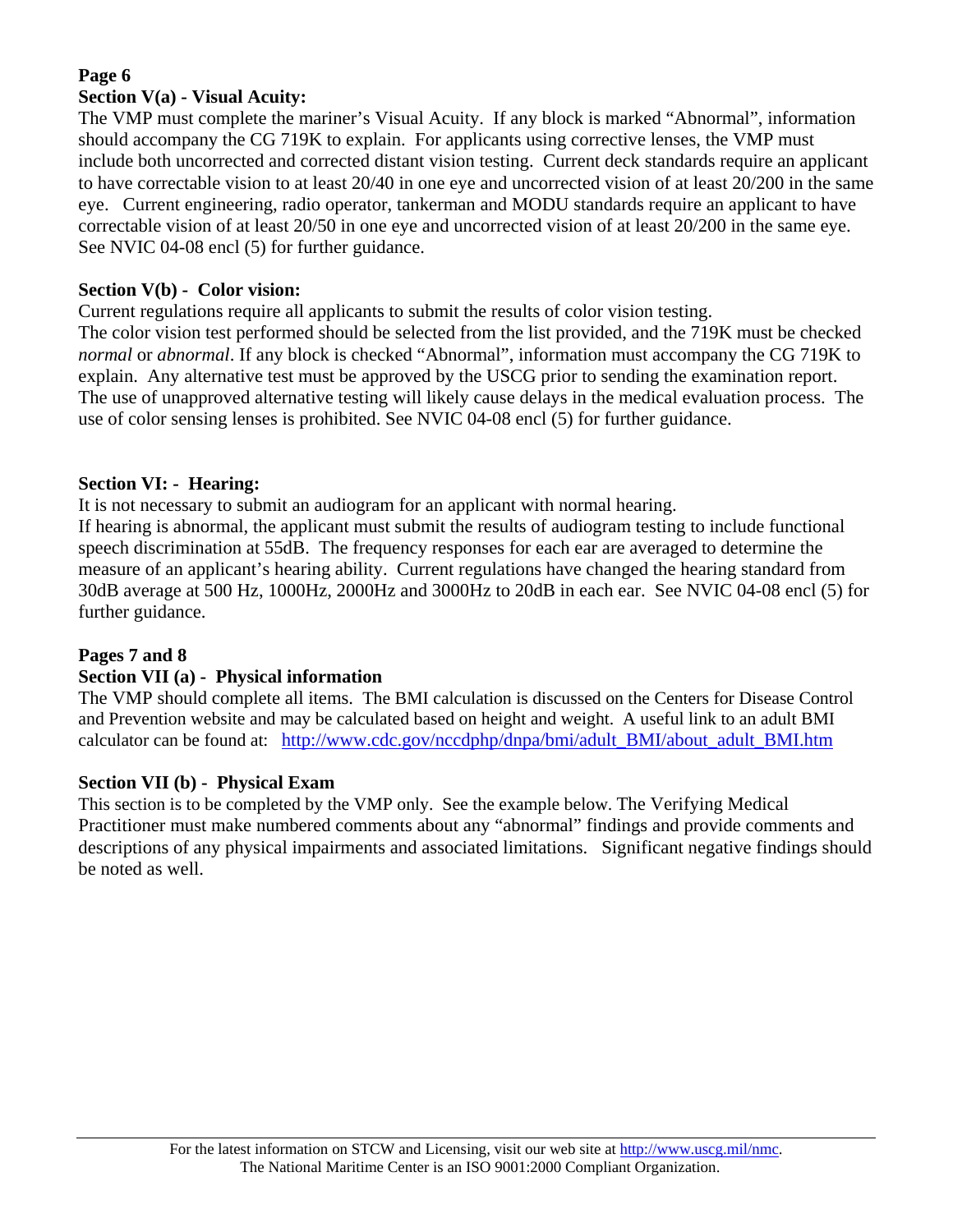| Section VII (b)- Physical Exam (must be completed by verifying medical practitioner) |        |          |                           |     |        |          |                              |
|--------------------------------------------------------------------------------------|--------|----------|---------------------------|-----|--------|----------|------------------------------|
| #                                                                                    | Normal | Abnormal | System/Organ              | #   | Normal | Abnormal | System/Organ                 |
| 1.                                                                                   |        |          | Head, Face, Neck, Scalp   | 10. |        |          | Skin                         |
| 2.                                                                                   |        |          | Eyes / Pupils / EOM       | 11. |        |          | Lymphatic                    |
| 3.                                                                                   |        |          | Mouth And Throat          | 12. |        |          | Neurologic                   |
| 4.                                                                                   |        |          | Ears / Drums              | 13. |        |          | Vascular System              |
| 5.                                                                                   |        |          | Lungs And Chest           | 14. |        |          | Genital-Urinary System       |
| 6.                                                                                   |        |          | Heart                     | 15. |        |          | Hernia                       |
| 7.                                                                                   |        |          | Abdomen                   | 16. |        |          | Missing extremities / Digits |
| 8.                                                                                   |        |          | Upper / Lower Extremities | 17. |        |          | General / Systemic           |
| 9.                                                                                   |        |          | Spine / Musculoskeletal   |     |        |          |                              |

Please make numbered comments on abnormal systems/organs:

| #6 Chronic a Fib;controlled rate; asymptomatic;9 .0 METS on GXT         |  |  |  |  |
|-------------------------------------------------------------------------|--|--|--|--|
| #8 RLE with normal strength, FROM; normal gait; no limitations          |  |  |  |  |
| #17 FBS 145; HqBA1C now 7.2; diabetic exam WNL; no diabetic retinopathy |  |  |  |  |
|                                                                         |  |  |  |  |
|                                                                         |  |  |  |  |

**Section VIII - Demonstration of Physical Ability** (to be completed by the VMP):

- 1. Credential applicants should be physically able to perform assigned shipboard functions and meet the physical demands that would reasonably arise during an emergency response. As used in this context, an *"emergency response"* refers to emergency evolutions such as abandon ship and firefighting, and the basic procedures to be followed by each mariner.
- 2. If the examining medical practitioner doubts the applicant's ability to meet the guidelines contained within this table, and for all applicants with a Body Mass Index (BMI) of 40.0 or higher, the practitioner should require that the applicant demonstrate the ability to meet the guidelines. This does not mean, for example, that the applicant must actually don an exposure suit, pull an uncharged 1.5 inch diameter 50' fire hose with nozzle to full extension, or lift a charged 1.5 inch diameter fire hose to fire fighting position. Rather, the medical practitioner may utilize alternative measures to satisfy himself or herself that the applicant possesses the ability to meet the guidelines in the third column. A description of the methods utilized by the medical practitioner should be reported on the CG-719K section IX as appropriate. All demonstrations of ability should be performed by the applicant without assistance. Any prosthesis normally worn by the applicant and other aid devices such as prescription glasses may be used by the applicant in all practical demonstrations except when the use of such would prevent the proper wearing of mandated personal protective equipment (PPE).

## **Page 9 Section IX - Verifying Medical Practitioner Recommendation:**

The VMP must check the box certifying whether the mariner does or does not have the physical strength, agility, and flexibility to perform the listed tasks. See the example below. The examiner should check the "**Competent"** box if the applicant is able to complete all Physical Ability tests satisfactorily, or there are no physical impairments that would preclude such completion.